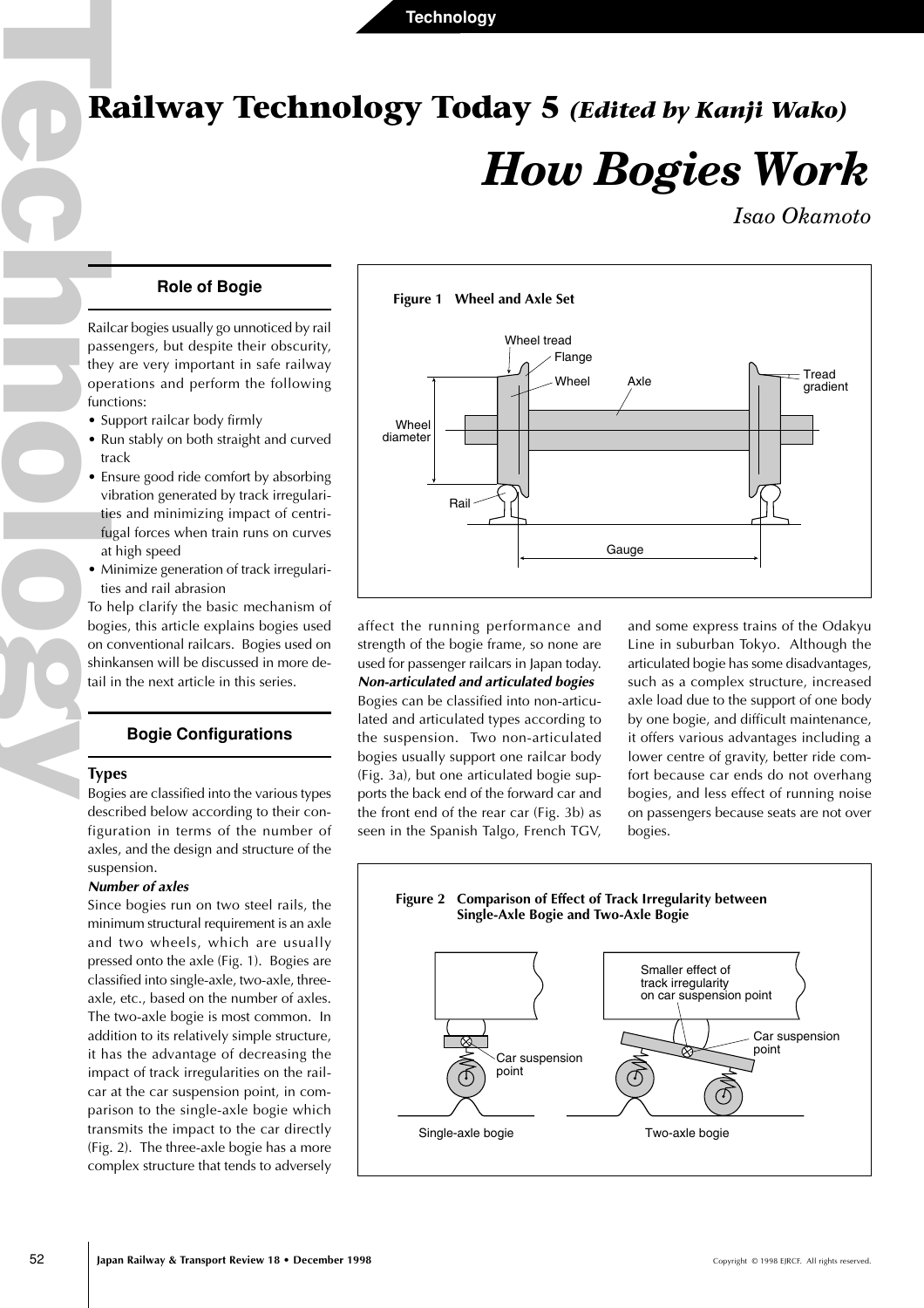

# **Swing hanger bogie and small lateral stiffness bolster spring bogie**

Based on the structure of the suspension gear, bogies are classified into two types: the swing hanger type, and the small lateral stiffness bolster spring bogie type (Fig. 4). To ensure good ride comfort on passenger cars, the bogie must absorb the rolling motion that passengers are most sensitive to. Conventional swing hanger bogie designs support the body by using lower swing bolster beams suspended from the bogie frame by means of a link consisting of two vertical members that widen toward the bottom, together with bolster springs and upper swing bolster beams (to support vertical movement). Although the swing hanger type (Fig. 5) achieves good ride comfort by minimizing horizontal stiffness of the suspension gear, its maintenance is relatively difficult due to the complex structure and large number of wearing parts. In the 1960s, bolster bogie with air spring that absorbs vibration due to its small lateral stiffness, was developed (Fig. 6). It soon replaced the swing hanger type and was used in the first shinkansen in 1964, contributing greatly to their size and weight reduction. Most recent bogies are of the small lateral stiffness bolster spring bogie type because of its simplified suspension design.

# **Bolster and bolsterless bogies**

Bolster and bolsterless bogies (Fig. 7) are differentiated by their suspension gear. The bolster bogie was developed first. A fundamental characteristic of the bogie is that it must rotate relative to the body on curves, while retaining high rotational resistance during high-speed running on straight sections in order to prevent wheelset hunting (Fig. 8) that reduces ride comfort. To achieve these characteristics, the bolster bogie has a centre pivot that serves as the centre of rotation, and side bearers that resist rotation.

In the 1980s, a bolsterless bogie was commercialized to improve performance by



reducing the number of parts and the bogie weight (the bolsterless bogie for shinkansen was commercialized in the 1990s). In recent years, most narrowgauge and shinkansen cars use the bolsterless bogie, which permits rotational displacement on curves through the horizontal deformation of bolster springs (also known as secondary suspension springs)

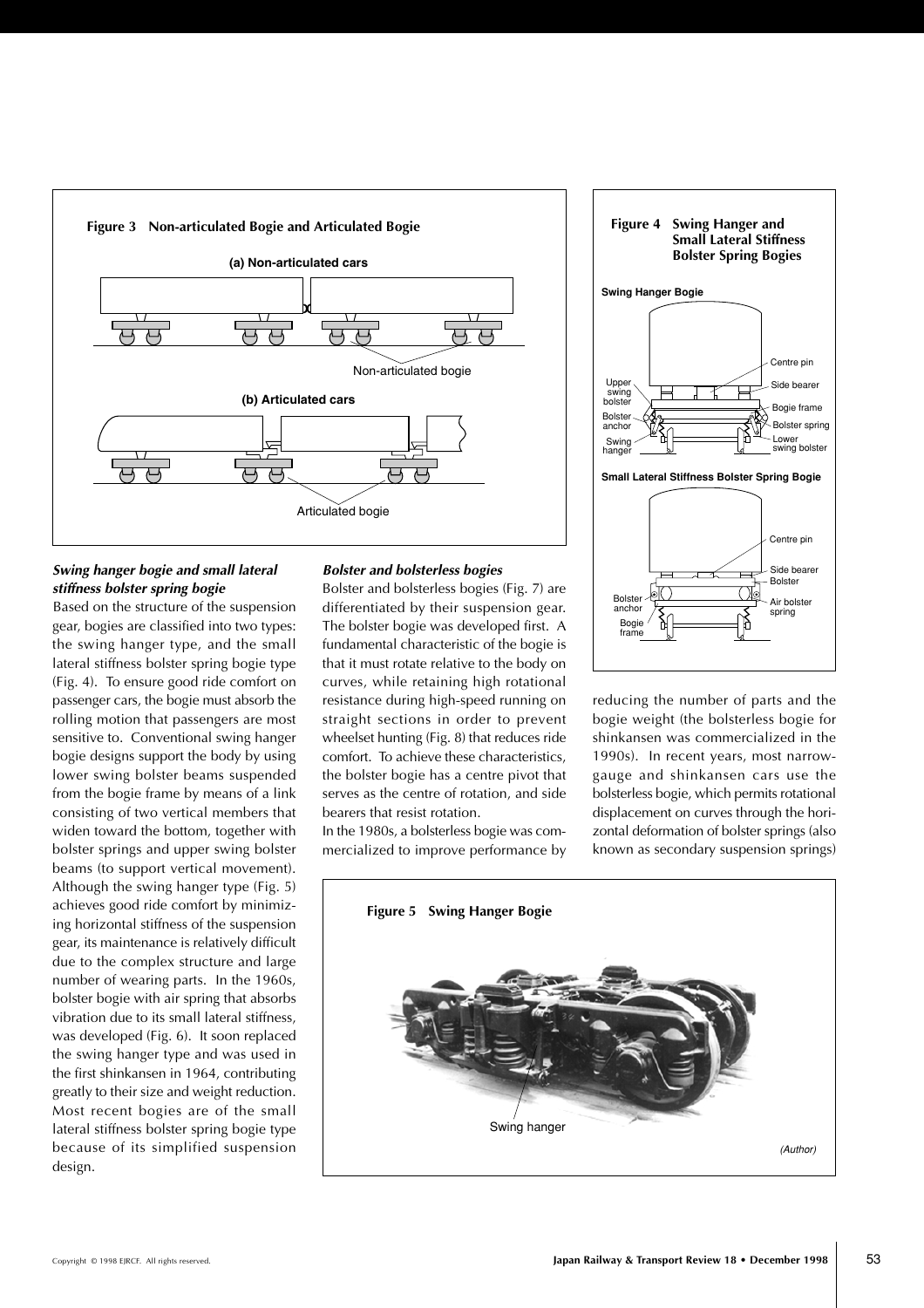



on both sides of the bogie. Rotation is resisted by longitudinal anti-yawing dampers on both sides of the bogie, resulting in better rotational resistance than conventional side bearers.

# **Basic Bogie Elements**

This section describes key components and parts of the bogie, including their structure and performance. However, it should be noted that the parts vary widely according to the bogie type, and this

discussion focuses on the bolsterless DT50 type (Fig. 9) which is widely used in commuter passenger railcars of JR companies. The DT50 was first commercialized in 1985 by the former JNR when it was used for the Series 205 railcars.

### **Suspension gear**

The suspension gear (bolster spring, traction transfer device, anti-yawing damper, and lateral damper) plays an important role in supporting the body, allowing the bogie to rotate relative to the car body on curves, isolating the body from vibration (including high harmonics) generated by the bogie, and transmitting traction force from the bogie to the body. For these purposes, the bolsterless bogie has air springs that permit large horizontal displacement, as well as a traction transfer device (classified into permanent-link type, the Z-link type and laminatedrubber type) at the virtual rotational centre of the bogie for transmitting the tractive force to the car. In addition, the bolsterless bogie used for express trains and shinkansen has anti-yawing dampers (Fig. 7) at the outer side of the side beam of the body and bogie frame (parallel to the side beam) to prevent wheelset hunting that reduces ride comfort.

Coil springs were originally used as bolster springs to support the body, but in the 1960s, air springs were commercialized for railcars in Japan and were used for high-speed trains. Since the 1980s, they have been used for commuter and short-distance trains in order to take

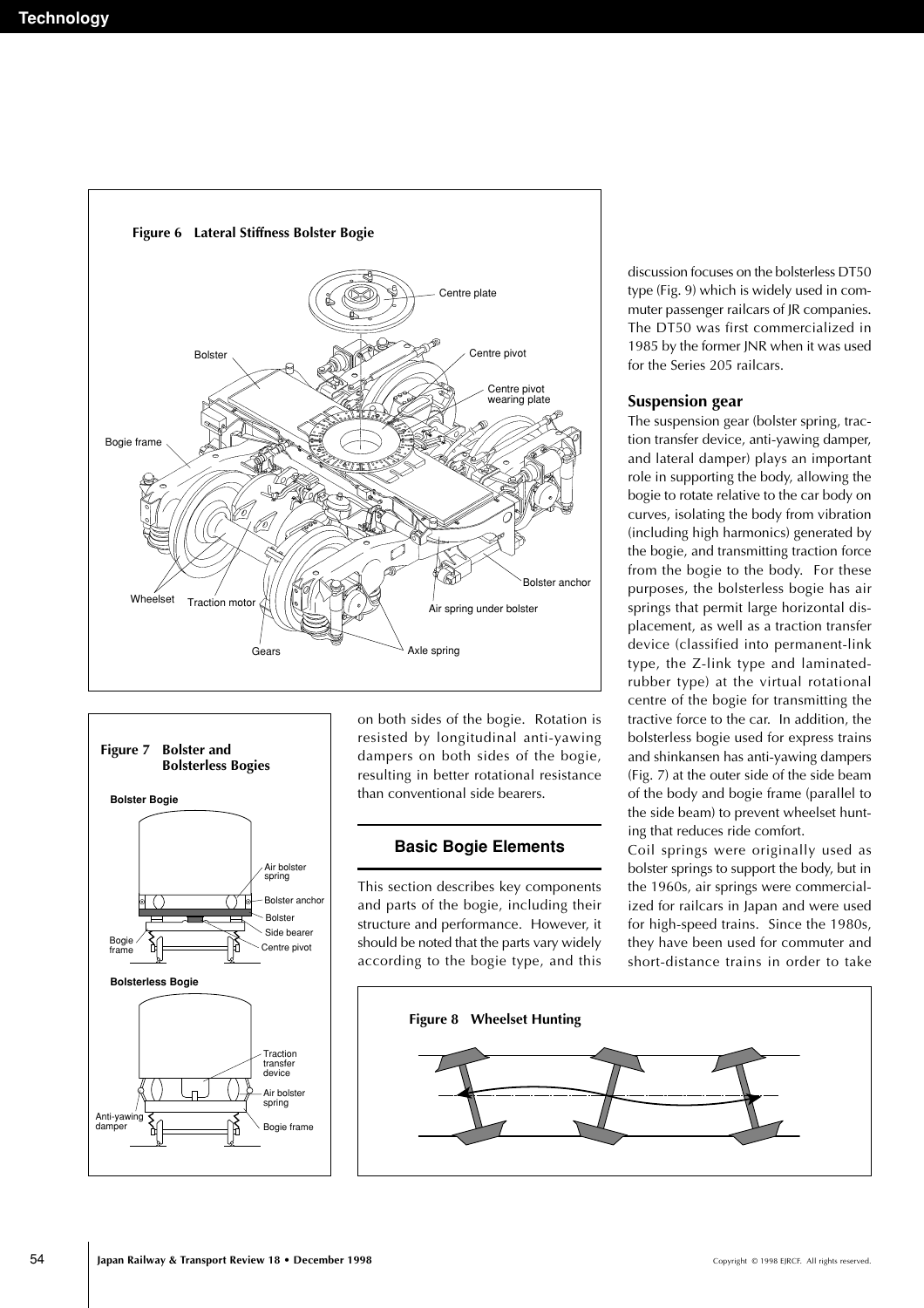advantage of their improved ride comfort and ability to maintain body height.

# **Bogie frame**

The bogie frame accommodates various bogie equipment and is generally fabricated by welding together two side beams and two cross beams into an H-shaped frame, (Fig. 10). In 1955, compound side beams were developed using press welding and this structure is used to manufacture most bogie frames in Japan. The thickness of the side and cross beams was increased from 6 mm (used in some frames around 1960) to 9 mm. It was increased again to 12 mm in the 1970s, when some bogie frames of express trains were found to have minor faults. However, since the DT50, as a result of simpler construction and improved welding technology, bogie frames use 8 or 9 mm plates to reduce weight. Finally, around 1980 (1976 for shinkansen), the material of major bogie frame members for narrow-gauge railcars was improved from SS400 (rolled steel for general structures) to SM400B (rolled steel for welded structures).

Some bogie frames since the DT50 use seamless steel pipes for cross beams to reduce weight and cost.

# **Axle box suspension**

This device supports the axle via the bearing from the bogie frame. It is a critical component determining the running performance of the bogie, ride comfort and bogie frame construction, due to the suspension method and support rigidity. Various designs are used (Fig. 11). The pedestal swing spring design supports the axle box using sliders around the pedestal on the bogie frame and was used widely in a variety of railcars of the former JNR. While its construction is simple, the sliders wear with time, creating play in the suspension and cause wheelset hunting, so it is not suitable for high-speed operation. The IS type was developed for



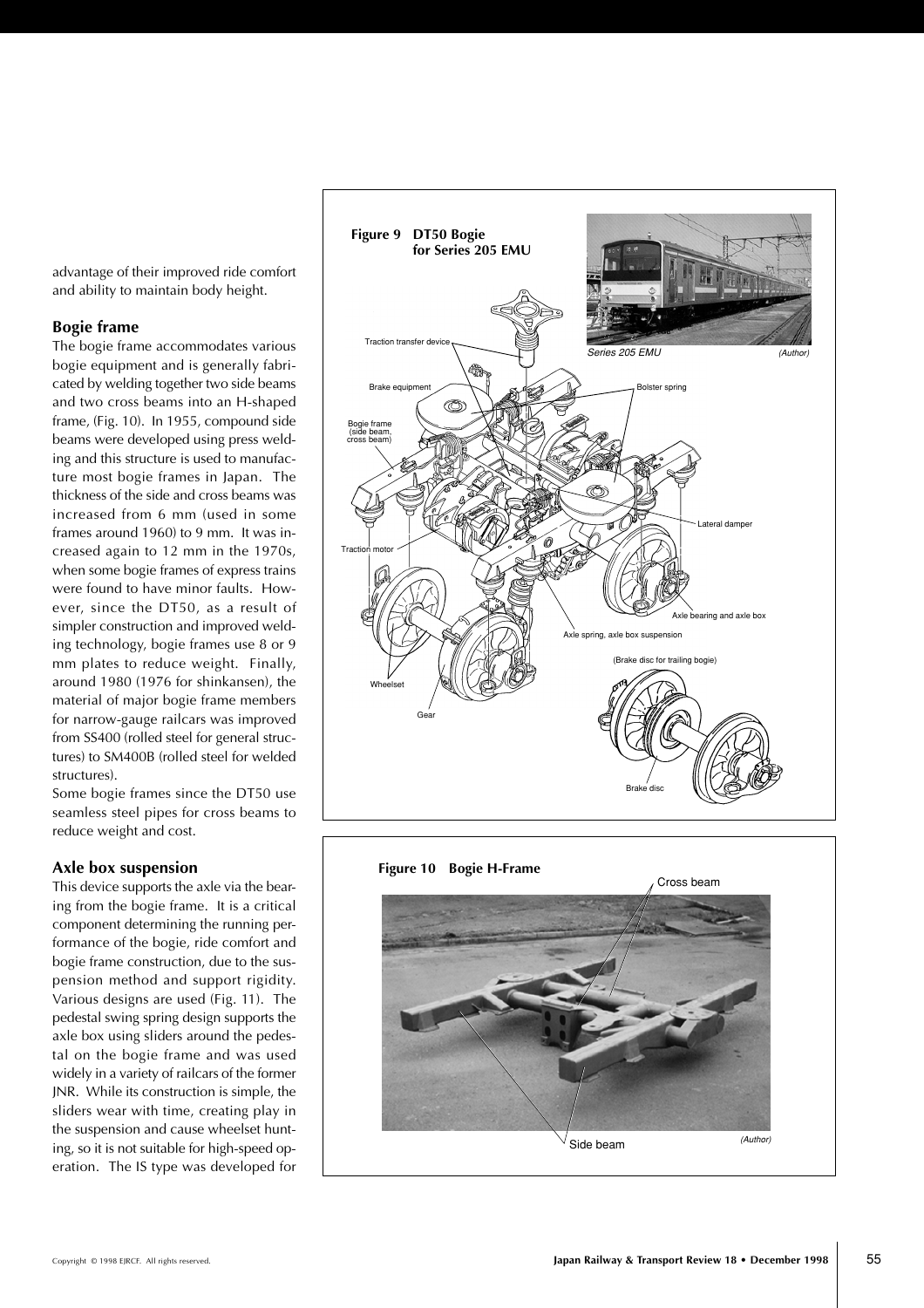

shinkansen and its good cushion rubber stiffness effectively eliminates play between the axle and bogie frame. However, it has several disadvantages, such as increased bogie frame length and severe maintenance requirements for leaf springs. As a result, recent bolsterless bogies for shinkansen use other types, including the coil spring with cylindrical laminated rubber type. Similarly, narrow-gauge railcars are increasingly using the conical laminated rubber type, the roll rubber type (serving both as the axle box suspension and axle spring) and axle beam type in order to simplify construction and reduce manufacturing costs.

# **Wheels, axles and bearings**

Wheels of conventional railcars are a solid rolled type, and generally 860 mm in diameter when new. Corrugated wheels (Fig. 12) with a corrugated outer face have been commercialized to boost rigidity, while reducing plate thickness and weight. They have been used for commuter and short-distance trains since the 1980s. The wheel tread is heat-treated and has the profile shown in Fig. 13. Wheels are susceptible to mass imbalance, which causes vibration of the axle and wheel and is transmitted to the body, producing uncomfortable resonance at certain speeds. To prevent this, efforts have been made since 1984 to hold the imbalance per wheel to below 25 kgf•cm and to balance the wheels when pressing them onto the axle.

The axle is generally solid, but hollow types are used for weight reduction without affecting bending strength. Hollow axles with a central void were used for high-speed electric railcars and passenger cars in the late 1950s, but their use was abandoned due to manufacturing problems. Around 1975, to improve reliability, a hollow axle was developed by boring a solid axle (Fig. 14). It was first used in 1981 to make lighter drive axles for high-speed diesel railcars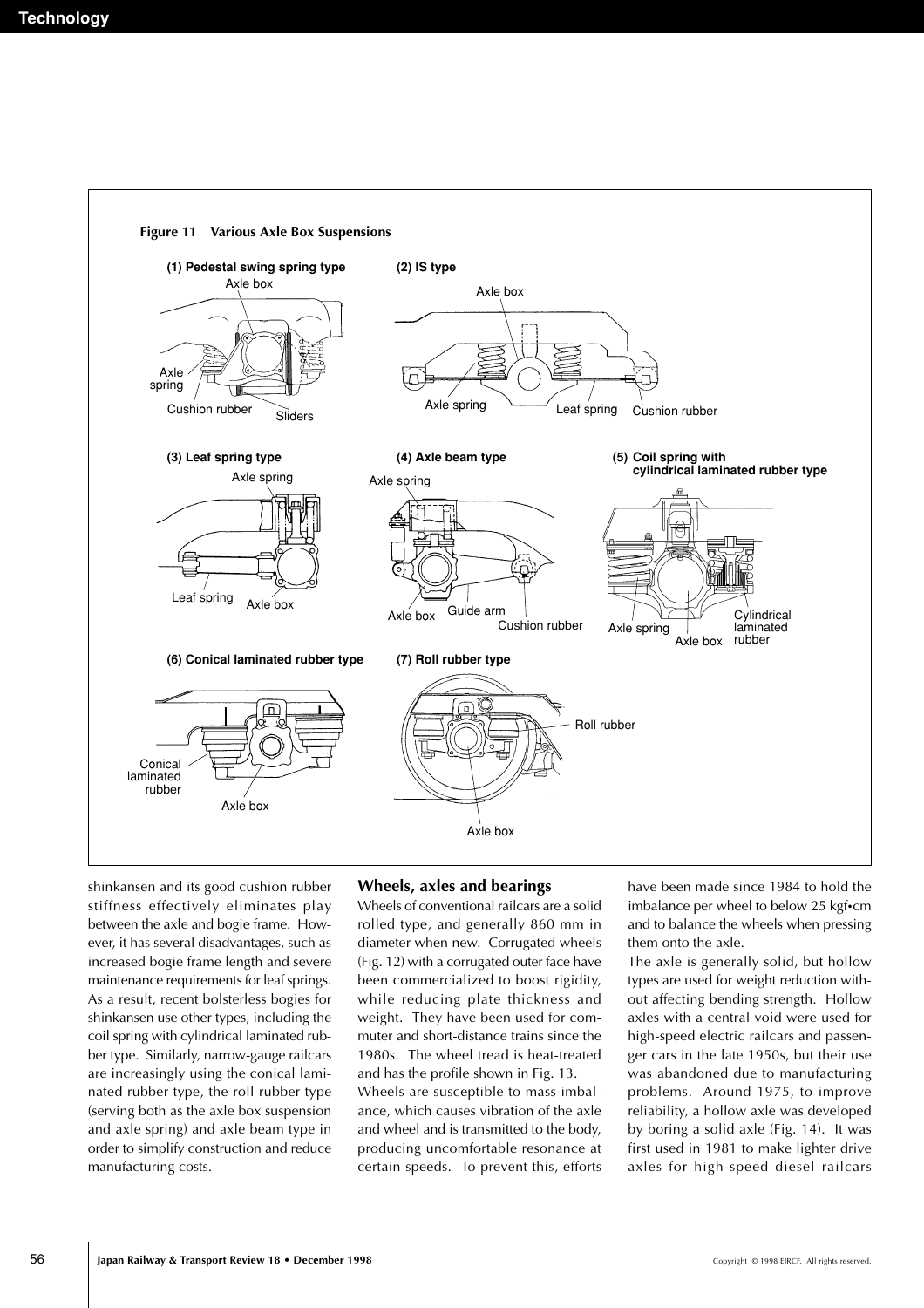operating in Hokkaido. It was later used for bolsterless bogies of shinkansen, contributing to reduced unsprung mass. Axle bearings have traditionally combined a cylindrical roller bearing (to take radial loads) and a ball bearing. Since 1965, a single sealed flanged cylindrical roller bearing (able to take both radial and thrust loads) has been used increasingly to facilitate bearing weight and size reduction as well as to obtain longer periods between overhaul.

# **Transmission**

The transmission consists of gears and flexible couplings to transmit motive power generated by the motor or engine to the axle. For EMUs, the nose suspension device, which supports the traction motor with the bogie frame and the axle (via support bearings), was used until the 1950s (Fig. 15a). The nose suspension device was large and heavy to withstand vibration generated by the axle and also due to the slow speed of the motor, resulting in large bogie mass and unsprung mass. Around 1957, the parallel cardan driving device (Fig. 15b and c) was put into service by mounting a smaller, highspeed motor on the bogie frame supported by axle springs and transmitting the motive power to the gear via a flexible coupling. It enabled reduction of the bogie wheelbase as well as significant size and weight reduction of the entire bogie, and contributed greatly to the development of shinkansen and conventional express cars.

DMUs use either electrical or mechanical transmission. While the former is used primarily in other countries, the latter is used mostly in Japan. In this case, the motive power from the engine is transmitted via a torque converter and flexible couplings to the axle using a right angle cardan driving device (Fig. 15 d).



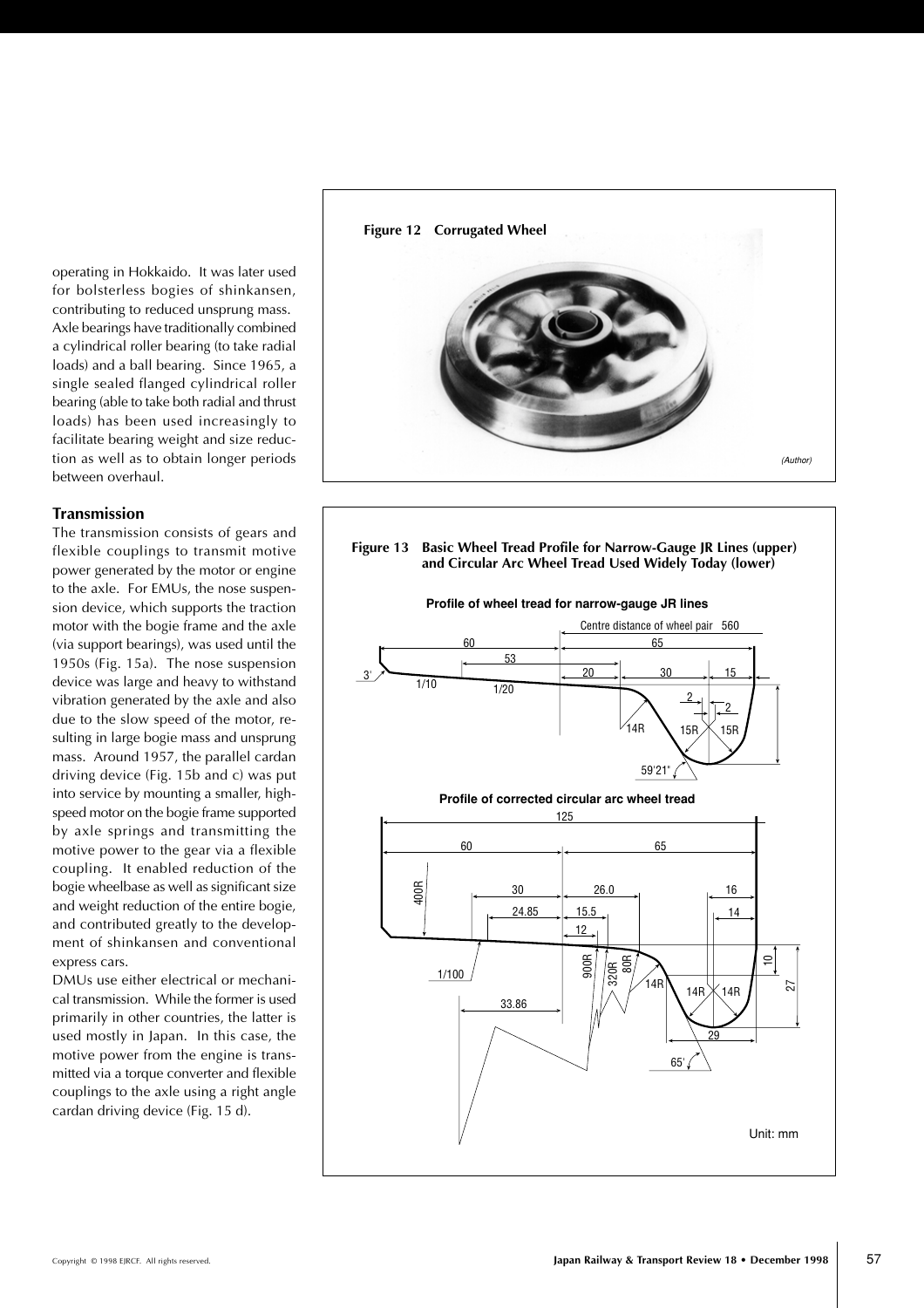

#### **Brake equipment**

The brake is used to stop at the desired position. This section focuses on mechanical braking equipment such as wheel tread brakes and disc brakes. Wheel tread brakes use block-shaped brake shoes that are pushed against the wheel tread. Although they have a simple construction, they generate large amounts of frictional heat at high running speeds, causing the wheel temperature to rise to critical levels. This presents a risk of cracking and makes them unsuitable for high-speed operations. Disc brakes use disks at both sides of the axle or wheels; at braking, the discs are clamped by brake pads on the calipers to impede rotation. Traditionally, cast iron has been used for the disc due to its superior frictional characteristics relative to the pads. However,



recently, forged steel is used for highspeed railcars to prevent disc cracking caused by frictional heating. In Japan, disc brakes were first used on some express trains of the Odakyu Line, and they have been used primarily for trailer cars on narrow-gauge lines. Nevertheless, disc brakes are costly to manufacture and maintain, so commuter (Fig. 9 inset) and short-distance railcars that run at relatively low speeds often use motor braking as a means of halving the number of discs to one (reinforced type) per axle.

# **Major Characteristics of Bogies in Recent Narrow-gauge Railcars**

This section focuses on the design and key features of new bogies designed for narrow-gauge lines in Japan, such as the bogie for commuter trains, the pendulum bogie and the steering bogie (used for express trains).

#### **Bogies for commuter trains**

Since commuter or short-distance trains use a large number of bogies, the design must be simple to cut manufacturing costs and maintenance requirements. As a result, bogies for recent commuter trains mostly use the bolsterless suspension system. As far as possible, straight side beams are used for the bogie frame and seamless pipes are used for the cross beams. Also, conical, laminated rubber, or roll rubber suspension systems are used for the axle box and also serve as axle springs. Otherwise, the relatively simple axle beam suspension type is used. Axle bearings are generally sealed flanged cylindrical roller bearings. Unit brakes are used increasingly as part of the ongoing effort to reduce the number of parts, thereby lengthening the service life between inspection and overhaul.

#### **Bogies for express trains**

Bogies for express trains have the same design concepts as bogies for commuter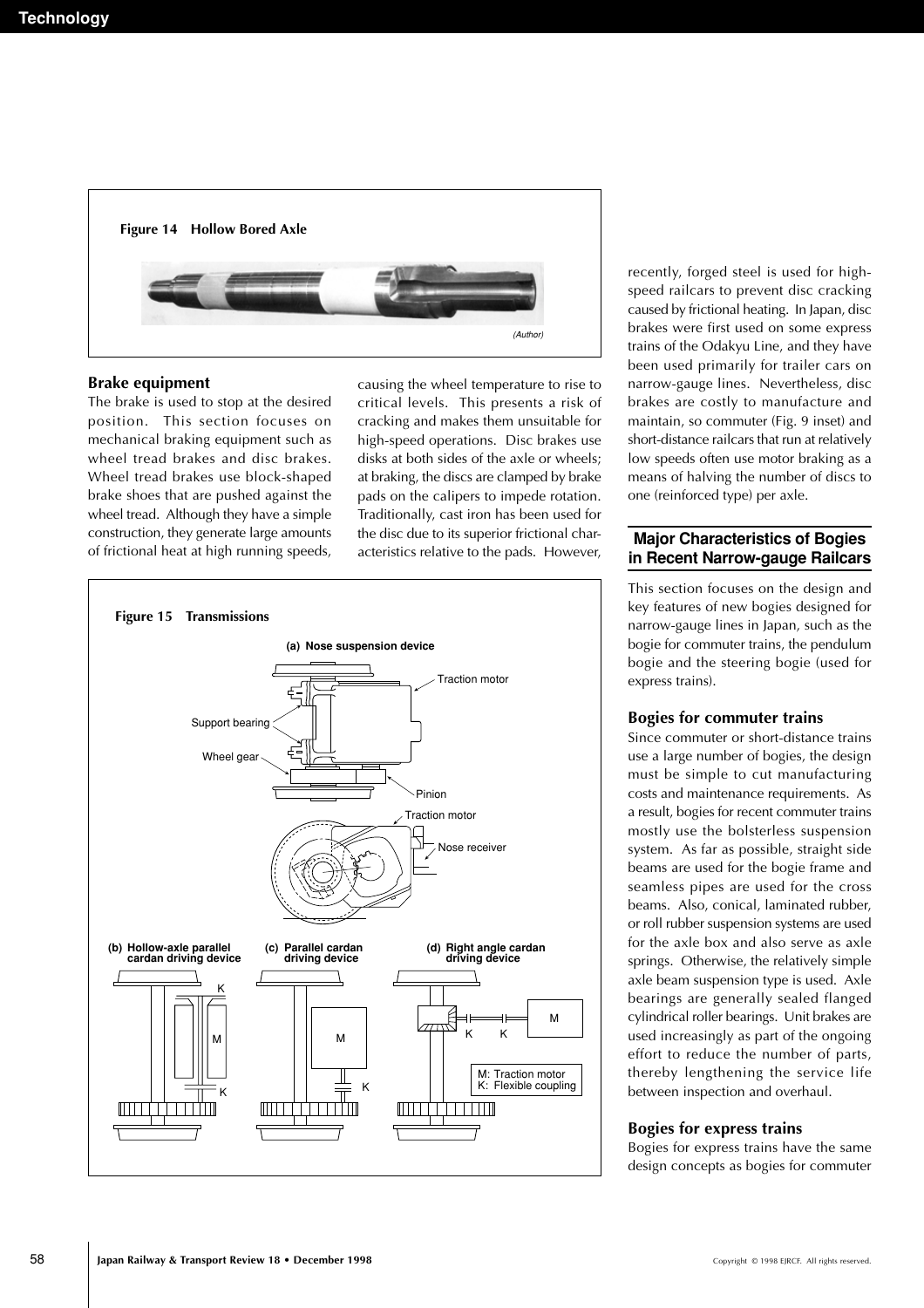trains in terms of simple construction to cut manufacturing costs and save labour related to maintenance. However, new bogie designs are required to meet the demand for higher speeds, thereby cutting travel times and making trains more competitive with planes and cars. Narrowgauge lines in Japan are dominated by many sections with tight curves, and travel times can be reduced by increasing running speeds on curves instead of increasing maximum speeds. Two types of bogies have been developed to achieve this aim: the tilting bogie, which increases running speed on curves without affecting ride comfort, and the steering bogie, which permits higher speeds on curves by minimizing the lateral force on the rail. They are described below.

# **Tilting bogie**

When a train runs at a high speed over a curve, the generated centrifugal force adversely affects ride comfort by pushing passengers toward the outside of the curve. The tilting car has been developed to minimize lateral forces acting on passengers by tilting the body toward the inside of the curve, rather like a motorcycle taking a curve. In Japan, the first



tilt railcars (Series 381) were introduced in 1973 on the western section (Nagoya to Nagano) of the Chuo Main Line. Figure 16 shows the bogie design concept. The bogie consists of a body tilting system supporting the body on two 170-mm diameter rollers and bow-shaped tilting beams with a centre of curvature aligned

with the body tilt centre. When the bogie runs on a curve, centrifugal force acting on the centre of gravity causes the body to tilt up to 5° towards the inside of the curve. This is called the 'roller type, natural tilt system'. The Series 381 railcars were subsequently introduced on other lines (Kisei and Hakubi Lines), often



Test run of roller type controlled tilt system using Series 381 express EMU. Car body is tilted. (Author)



JR Shikoku used the controlled tilt system in its DMU Series 2000 express train (right) and EMU Series 8000 express train. (Author)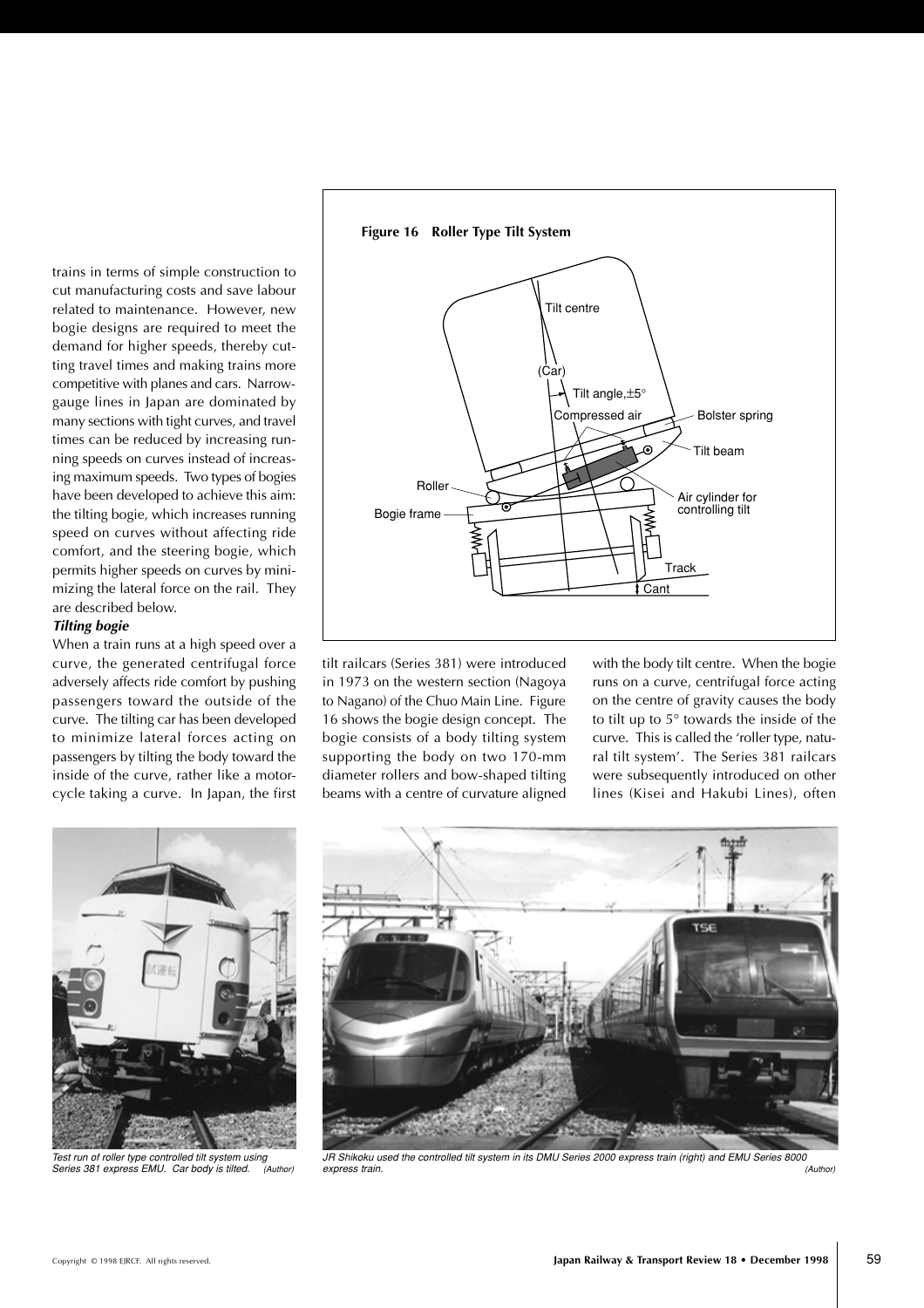



contributing greatly to reduced travel times and improved riding comfort. However, they were not a success on sections with many frequent tight curves where body tilting was either delayed or occurred too abruptly.

To ensure smooth tilting in these circumstances, the 'controlled tilt system' (Fig. 17) was developed. This system incorporates air cylinders into the body tilting system. An onboard controller stores data about all curves on the section where the train operates, including curve radius, alignment, elevation, distance between ATS (Automatic Train Stop) ground units and starting point of transition curves, lengths of transition curves and circular curves, etc. The controller is activated by ATS ground units and controls the timing and degree of body tilting 30 to 40 m before entering curves by referring to the stored curve data and computing the running distance to the curve using the axle revolutions from the nearest ATS ground unit.

The controlled tilt system was first introduced in 1989 on JR Shikoku DMU Series 2000 express trains. It was soon introduced by all other JR companies due to its good reputation including ride comfort.

In fact, the controlled tilt system increased running speeds over curves with a radius of 300 to 600 m from 80–110 km/h achieved by the natural tilt system to 85– 120 km/h.

In addition, the body tilting system was modified to reduce tilt resistance by using a large number of smaller bearings, in place of the conventional rollers, thereby achieving a smaller lighter bearing guide type tilting mechanism, which is used in recent tilt cars.

#### **Steering bogie**

As a train runs on a curve at high speed, the wheels exert high lateral force on the rails causing wear and tear of wheel flanges and rails, and resulting in derailing in extreme cases. This lateral force